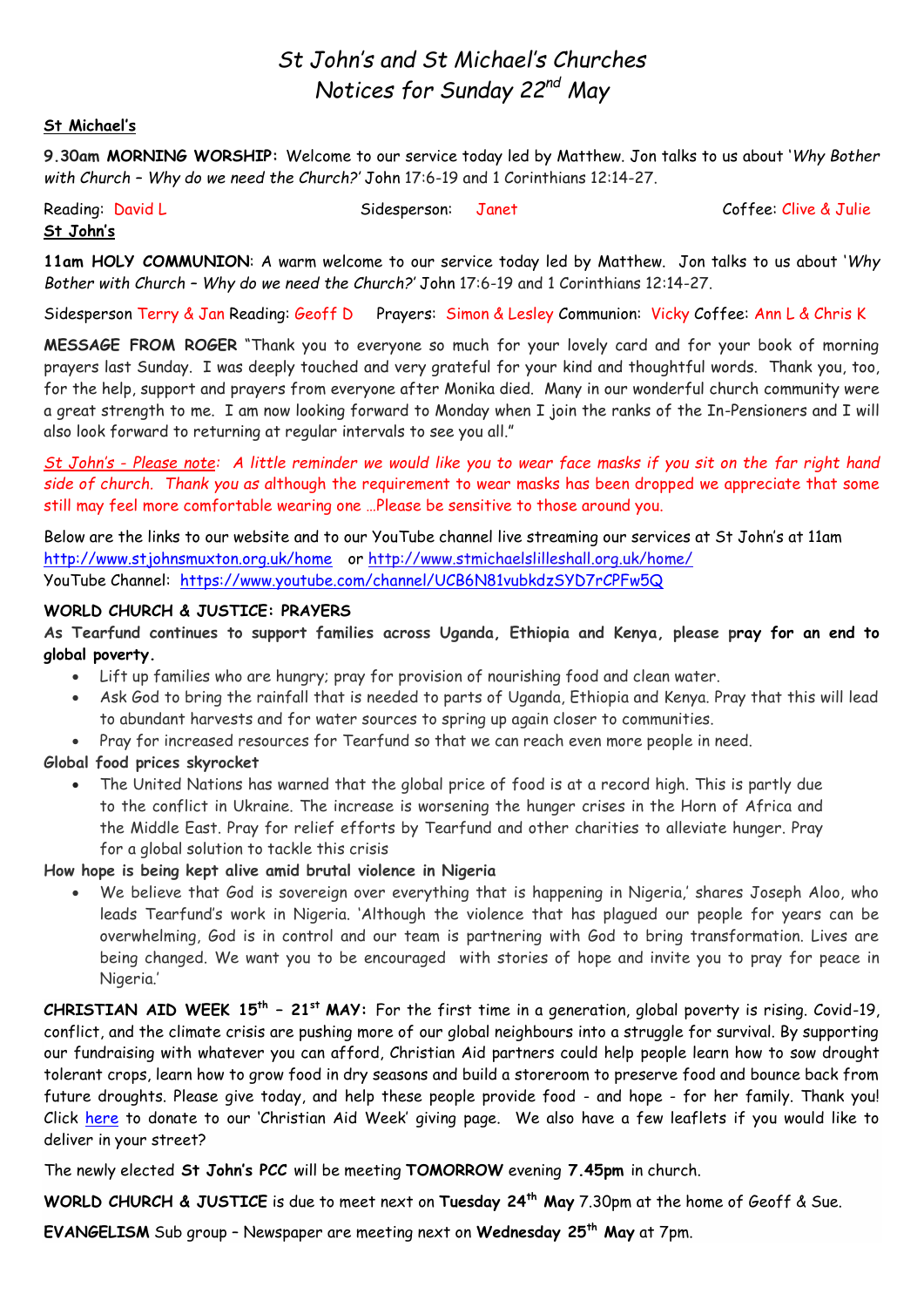**BUNTING/FLAGS:** Before we purchase any decorations for our jubilee party I was just wondering if anyone has any bunting/flags etc we could maybe use…. please see Lesley.

Our next **Filling Station** is **Monday 23rd May**, 7.30pm, The **new venue** is RODINGTON VILLAGE HALL, SHREWSBURY, SY4 4QS. It is the next village to Withington our original venue. Our speaker is 'Hellie Brunt' who is part of the Filling Station team. All welcome. Informal worship, teaching and an opportunity for ministry and prayer. For more information do ring Rev Andy Ackroyd 01952 252078 or look at [https://thefillingstation.org.uk](https://thefillingstation.org.uk/?fbclid=IwAR31CVlajXveayfvNeom3GKspjxCuE0Gd4xFGHgrtyGZfTlVbJUm3swWxF4)

Plans are coming along nicely for our **JUBILEE PARTY** planned on **Saturday 4th June** from 2pm. Including stalls, games, live music, bouncy castle, licensed bar, ice cream van and screening of the concert in the evening….Lots of leaflets on the welcome table...please tell your friends and neighbours...spread the word  $\circledcirc$ 

**FYI** Muxton Lane will be closed from **12noon on Sunday 5th June** for a street party therefore no vehicular access onto the Muxton lane/Fieldhouse drive section.

**VIKKI'S PRIESTING SERVICE** takes place on **Saturday June 18th**, 6pm at the 'New' Telford Minster. More details will follow nearer the time.

Applications for **2023 MINISTRY EXPERIENCE SCHEME** is now open. You may have seen on our website and social media the details of the Ministry Experience Scheme in West Bromwich. The scheme is for women and men aged 18-30. During the course of the year participants will have the opportunity to experience parochial ministry alongside pioneer ministry, schools and children's ministry, chaplaincy and much more, mentored by an experienced incumbent. If you know any young people in your congregation or contexts who would benefit from the scheme, please direct them to our website: [https://www.lichfield.anglican.org/ministry-experience-scheme.](https://emea01.safelinks.protection.outlook.com/?url=https%3A%2F%2Fwww.lichfield.anglican.org%2Fministry-experience-scheme&data=04%7C01%7C%7Cc87989d5039a4b47cd0b08d8de52f374%7C84df9e7fe9f640afb435aaaaaaaaaaaa%7C1%7C0%7C637503795145738500%7CUnknown%7CTWFpbGZsb3d8eyJWIjoiMC4wLjAwMDAiLCJQIjoiV2luMzIiLCJBTiI6Ik1haWwiLCJXVCI6Mn0%3D%7C1000&sdata=HQezO%2Bt2d6N%2FS%2BYbkrIxrTxGsWFatW69uSpfFnUNT4U%3D&reserved=0) For further information and details on how to apply please contact the Bishops' Director of Ordinands: [romita.shrisunder@lichfield.anglican.org](mailto:romita.shrisunder@lichfield.anglican.org)

**CARE FOR THE FAMILY:** There's just one week left to book into the last of their spring online events, and we think our church family will find them really inspiring, informative and uplifting. There's something for everyone – couples, families and singles. Click [here](https://www.careforthefamily.org.uk/events/events-online/?utm_source=church+online+events+email+1WTG&utm_medium=CM&utm_campaign=CM) for further info.

**Nahum 1:7** The LORD is good, a refuge in times of trouble. He cares for those who trust in him,

|                                                                                                   | Services and Rotas for Sunday 29th May |  |
|---------------------------------------------------------------------------------------------------|----------------------------------------|--|
| SML - 9.30am Morning Worship & 6.30pm Holy Communion and SJM 11am Morning Worship (Guest speaker) |                                        |  |
| St Michael's                                                                                      | St John's                              |  |
| Reading: Scarlett                                                                                 | Reading: Volunteer please              |  |
| Sidesperson: 9.30am & 6.30pm Fran                                                                 | Prayers: Vicky                         |  |
| Coffee: Fran                                                                                      | Communion (assisting if required):     |  |
|                                                                                                   | Sidesperson: Pete & Julie              |  |
|                                                                                                   | Coffee: Volunteer please + Lucy        |  |

#### **REGULAR GROUPS/MEETINGS/RESOURCES/INFORMATION**

**SPARK** for our young people aged 10 and above and **SAS** sessions for children aged 5-10 takes place **most Sundays** (Does not normally take place on the second Sunday).

**LIGHT – CRÈCHE FOR 0-5S:** The livestream of the St John's service is broadcast in the Acorn Room (down the corridor on the right as you enter the building) for parents of under 5's, with toys also available. We hope, in the future, to be able to offer some supervised sessions for 0-5s.

**ST JOHN'S TINY TOTS:** A Toddler group for parents/carers of under 5's taking place on Tuesday mornings from 10am during term time.

**Calling all walkers!** We meet on a **Wednesday 10am** at St John's for a gentle, local walk of around an hour. All are welcome. Please contact Jo Lefroy for any further information on 01952 604281.

**WORSHIP, LUNCH & MUSIC** takes place on the **first Thursday** of each month except January and August and weekly during Lent 12noon at St Michael's. (3rd June)

Local **dementia friendly strolls** every 2<sup>nd</sup> and 4<sup>th</sup> **Wednesday** from May until October at 11.30am meeting at The Hub Community Café, 138 High Street in Newport. (See poster on notice board)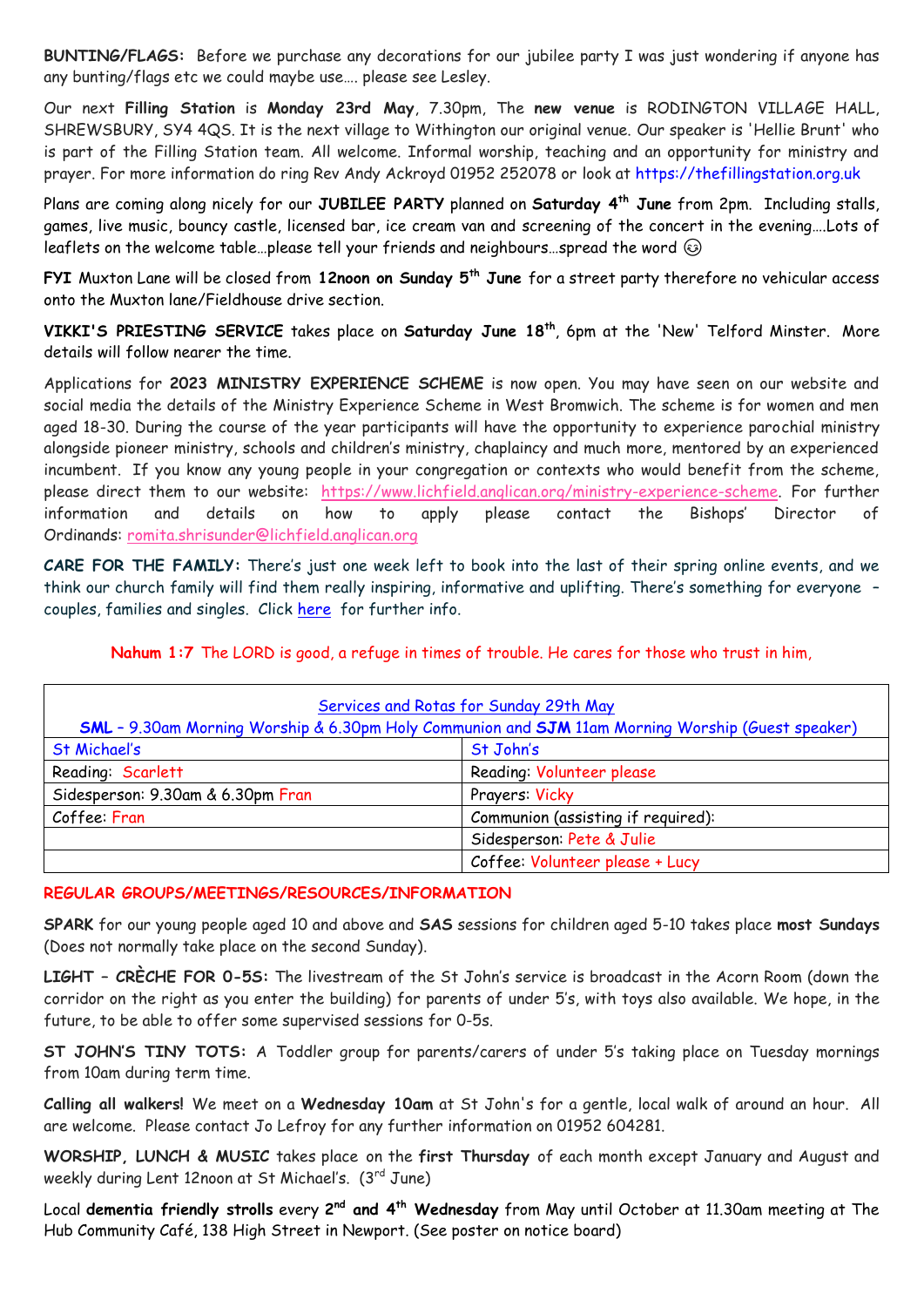**FROGS**: We would like to invite our young people to attend FROGS. This is a youth group which is held weekly at St Swithun's church in Cheswardine. We have been working closely with FROGS for many years as we have attended Quinta together. Colin Barnett, a member of St Michael's, is currently a leader there. They meet **every Tuesday from 7.30-9pm,** for secondary school pupils and sixth formers. Please see Kathy or Matthew for information.

**A NOVEL IDEA** Join our reading club at St John's 7.30pm on the **2 nd Wednesday** of each month**.** *We are now at capacity.* Please contact the church office if you would like us to let you know when there is space.  $(8^{th}$ June).

**POP IN FOR COFFEE** held at St Michael's on the **2 nd Thursday** of the month 10-12noon. (9th June)

**FORGET ME NOT FILMS:** Takes place usually on the **3 rd Thursday** of the month at St John's. The film will start at 10 am - please arrive any time from 9.45 am. If you have any questions, or to let us know you are coming, please contact Jo Lefroy on 01952 604281 or via the church office.  $(16^{th}$  June).

**JOIN US 4 A CUPPA!** A monthly coffee morning held at St John's on a Friday between 11am - 1pm. Litter pickers are also invited to meet just before, litter pick the local area then return for a well earned cuppa! ( $15^{th}$  July))

sub:Zero/sub:Extra our Youth Café currently held on the 1<sup>st</sup> & 3rd Friday of the month during term time. 4pm (sub:Zero) and 6pm (sub:Extra) at St John's. (3 $^{\rm rd}$  June)

**EARLY MORNING PRAYERS:** Are you an early bird? A group of us pray for the work of the church at 7.30am **every Thursday** morning. Join us for half an hour or part of the time on Zoom. Contact Matthew for the link.

Please join us for **Bible Reading/Discussion/Prayer** via **Zoom**, weekdays at 9am. The best way to access these is through the "Daily Prayer" app. available from The Church of England but if you want to follow from your Bible this is ok. Please contact Matthew who will give you the details to login.

A monthly **Filling Station** 'Haughmond and Wrekin' takes place on the fourth Monday of each month 7.15pm (for 7.30pm) The **new venue** is RODINGTON VILLAGE HALL, SHREWSBURY, SY4 4QS. It is the next village to Withington our original venue. Informal worship, teaching and an opportunity for ministry and prayer. For more information do ring Rev Andy Ackroyd 01952 252078 or look at [https://thefillingstation.org.uk](https://thefillingstation.org.uk/)

**TELFORD STREET PASTOR** After 10 years of making a difference on the streets of Telford they are relaunching and urge you to consider….*Is God calling you to serve as a Street Pastor or Prayer Pastor?* If you would like to find out a little bit more about what is involved please either have a chat to Simon Trotman or Gill Steinert.

**PRAYER CHAINs:** If you have any prayer requests please either text (preferable) Lisa 07739 522280 or Email: [west.familywest@btinternet.com](mailto:west.familywest@btinternet.com) or St Michael's prayer chain coordinator Chris R 07834162343 or 01952 604330 or Email: [scip@blueyonder.co.uk](mailto:scip@blueyonder.co.uk)

**FACEBOOK** [www.facebook.com/stjohnsmuxton](http://www.facebook.com/stjohnsmuxton) - please like our page and share our news stories with your friends.

**OFFICE HOURS:** Monday 9-3pm, Tuesday 9-12noon and Friday 9-3pm 01952 670033 **Email:** admin[@stjohnsmuxton.o](http://stjohnsmuxton/)rg.uk or [admin@stmichaelslilleshall.org.uk](mailto:admin@stmichaelslilleshall.org.uk) **Website:** [www.stjohnsmuxton.org.uk](http://www.stjohnsmuxton.org.uk/) or www.stmichaelslilleshall.org.uk **Matthew's Email:** [matthew.lefroy@tiscali.co.uk](mailto:matthew.lefroy@tiscali.co.uk) (Usual day off Friday) **Vikki's Email:** [revdayvik@gmail.com](mailto:revdayvik@gmail.com) (Normal day off Friday)

## **First Reading - John 17:6-19**

**6** 'I have revealed you to those whom you gave me out of the world. They were yours; you gave them to me and they have obeyed your word. **<sup>7</sup>** Now they know that everything you have given me comes from you. **<sup>8</sup>** For I gave them the words you gave me and they accepted them. They knew with certainty that I came from you, and they believed that you sent me. **<sup>9</sup>** I pray for them. I am not praying for the world, but for those you have given me, for they are yours. **<sup>10</sup>** All I have is yours, and all you have is mine. And glory has come to me through them. **<sup>11</sup>** I will remain in the world no longer, but they are still in the world, and I am coming to you. Holy Father, protect them by the power of<sup>[\[b\]](https://www.biblegateway.com/passage/?search=John+17%3A6-19&version=NIVUK#fen-NIVUK-26771b)</sup> your name, the name you gave me, so that they may be one as we are one. <sup>12</sup> While I was with them, I protected them and kept them safe by that name you gave me. None has been lost except the one doomed to destruction so that Scripture would be fulfilled.